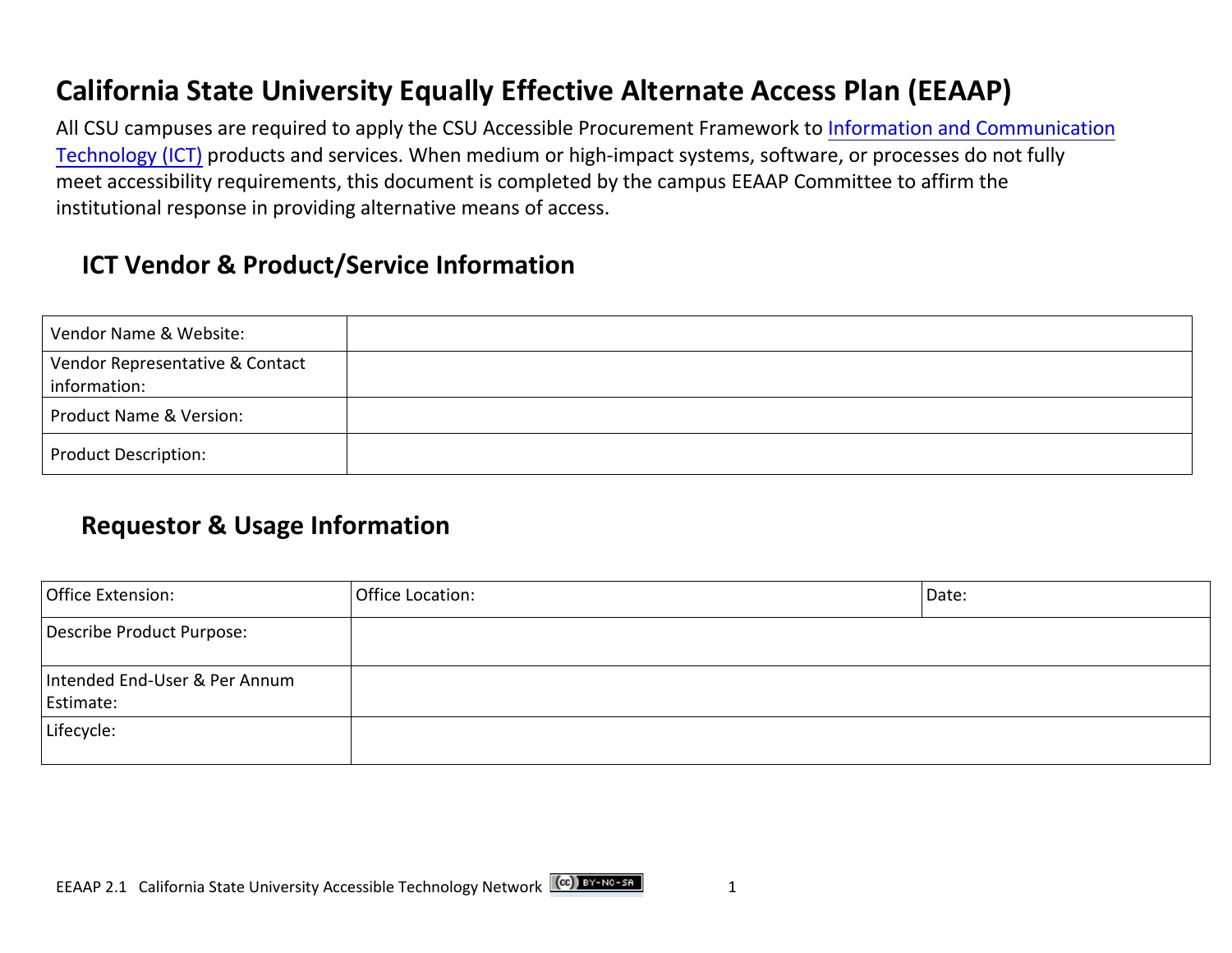# **Institutional Response**

| <b>Accessibility Barrier</b>                                                                                                                   | <b>Equally Effective Alternate Access</b>                                           |                                                                          |                                                                                       |
|------------------------------------------------------------------------------------------------------------------------------------------------|-------------------------------------------------------------------------------------|--------------------------------------------------------------------------|---------------------------------------------------------------------------------------|
| <b>Description of Issue:</b>                                                                                                                   | <b>Alternative Solution:</b>                                                        | <b>Required Resources:</b>                                               | <b>Responsible Department:</b>                                                        |
| Known product accessibility issue(s) per<br>section 508 & CSU ATI Standards from<br>validated vendor VPAT/Accessibility<br>Conformance Report. | Describe alternative solution.<br>How will the end user be informed of<br>solution? | List required campus resources<br>to accomplish alternative<br>solution. | Name, Title, and<br><b>Department of parties</b><br>responsible for<br>implementation |
| Common disabilities impacted by accessibility<br>barriers:                                                                                     |                                                                                     |                                                                          |                                                                                       |
| Blind, low-vision, dexterity, mobility,<br>deaf, hard of hearing, cognitive, learning<br>processes, psychological,<br>speech/communication.    |                                                                                     |                                                                          |                                                                                       |
| <b>IDENTIFY SOLUTIONS FOR EACH SOFTWARE</b><br><b>PLATFORM</b>                                                                                 |                                                                                     |                                                                          |                                                                                       |
|                                                                                                                                                |                                                                                     |                                                                          |                                                                                       |
|                                                                                                                                                |                                                                                     |                                                                          |                                                                                       |
|                                                                                                                                                |                                                                                     |                                                                          |                                                                                       |
|                                                                                                                                                |                                                                                     |                                                                          |                                                                                       |
|                                                                                                                                                |                                                                                     |                                                                          |                                                                                       |
|                                                                                                                                                |                                                                                     |                                                                          |                                                                                       |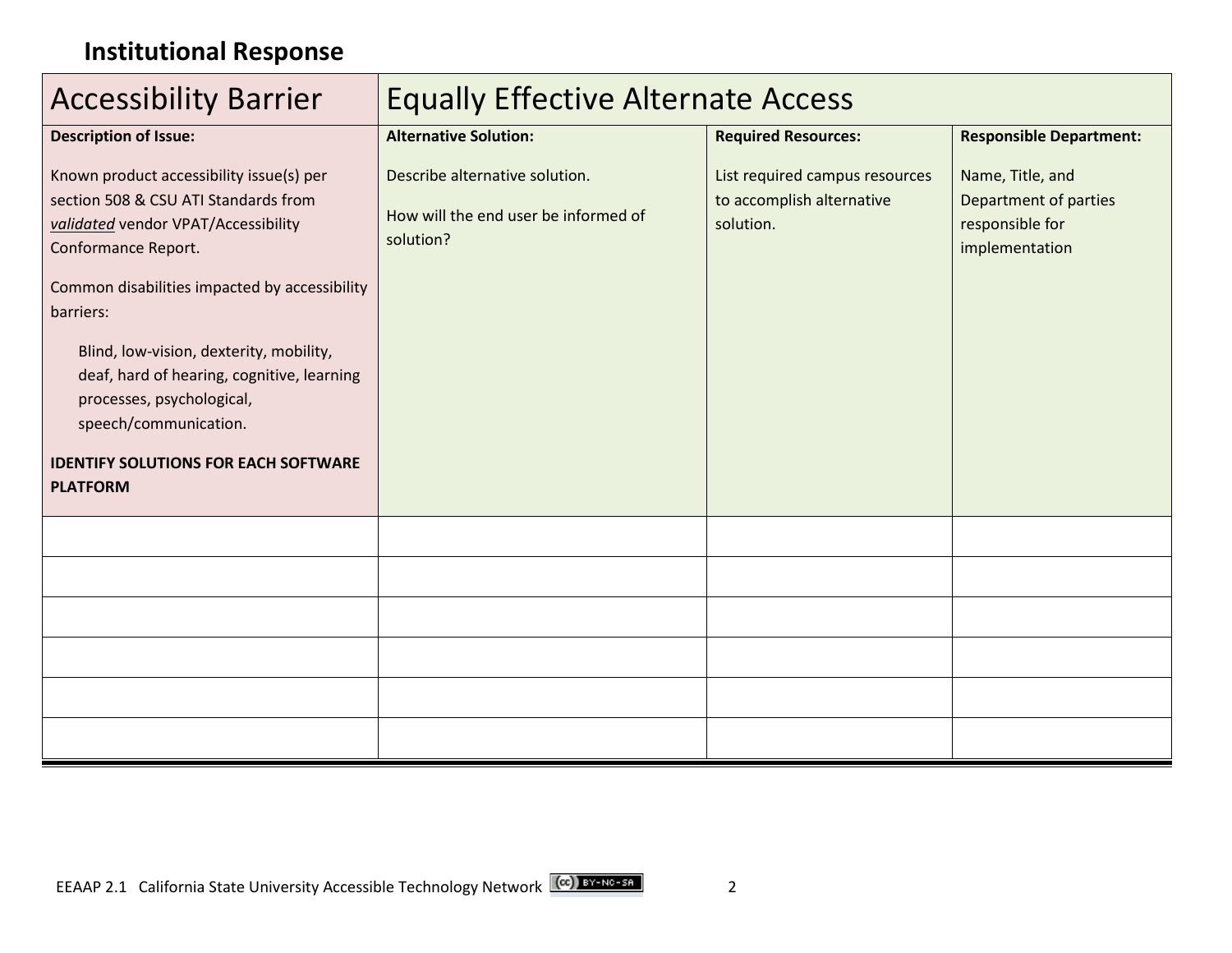# Accessibility Statement

The accessibility statement should be posted conspicuously wherever the end user will interact with the platform or software. CSU ATI Product Accessibility Statement Recommendations.

# Accommodation Plan

If EEAAP workarounds are inadequate to provide equal access for a specific individual's situation, an accommodation plan is necessary.

• If the accommodation is for a student:

Contact the campus Services to Students with Disabilities Office. Describe the software and why the student cannot access it (what is the issue).

• If the accommodation is for staff or faculty, the general public or other non-affiliated person (visitors, vendors, speakers):

Contact the campus Human Resources Department. Describe the software and why the faculty or staff cannot access it (what is the issue).

## **Administrative Approvals**

 *By signing this request, you affirm that the plan has been reviewed and is an acceptable solution that meets CSU ATI compliance requirements and all disability related legislation (listed in the reference section of this document).* 

| Department Chair/ Requestor<br>Manager: | Please print name, contact info, and sign: | Date: |
|-----------------------------------------|--------------------------------------------|-------|
| Dean/Division Vice President:           | Please print name, contact info, and sign: | Date: |
| ADA Compliance Officer:                 | Please print name, contact info, and sign: | Date: |